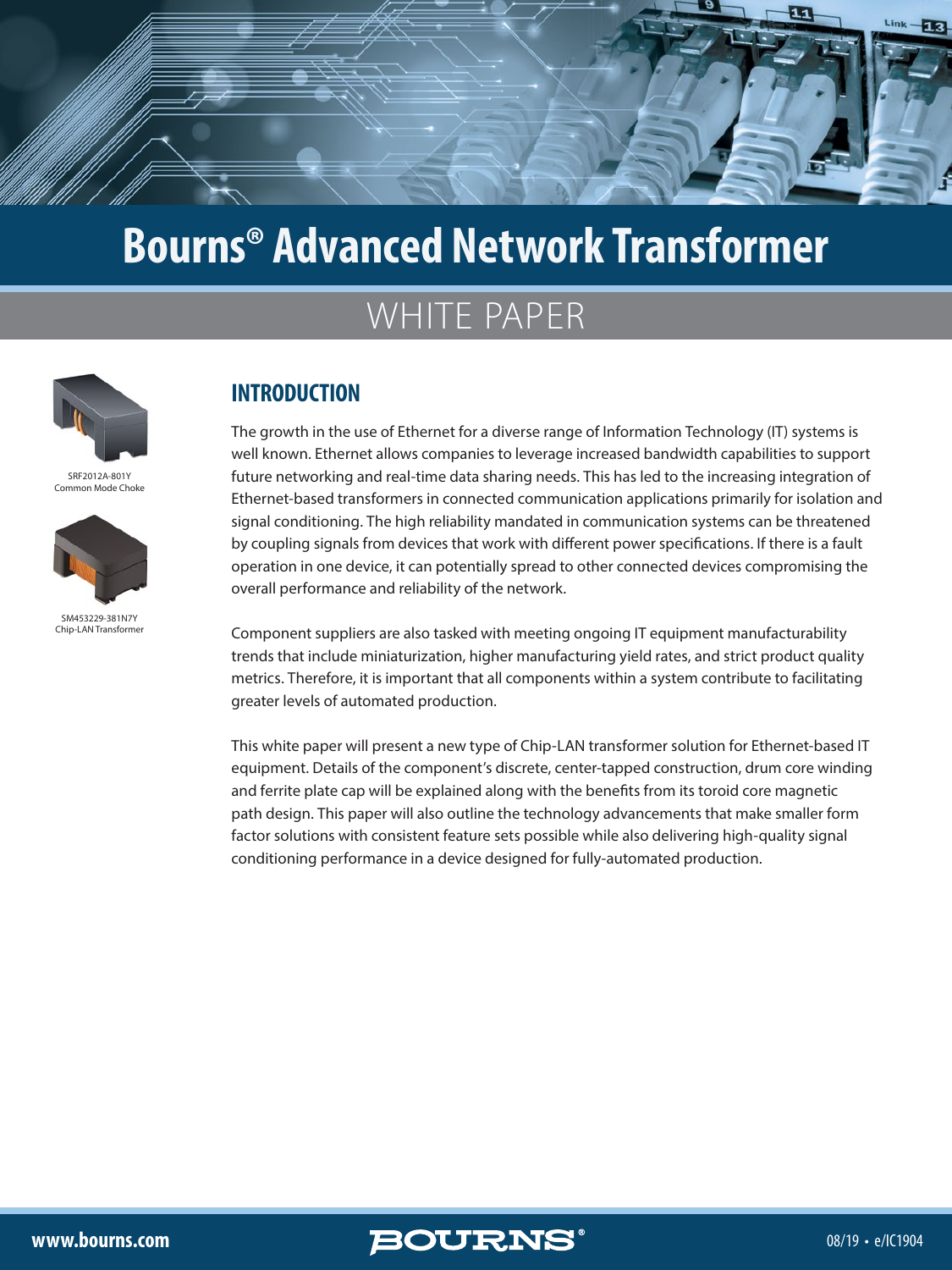



SRF2012A-801Y Common Mode Choke



SM453229-381N7Y Chip-LAN Transforme

## **LAN TRANSFORMER BACKGROUND**

A LAN (Local Area Network) transformer is a magnetics module designed to link the interface between the PHY (Physical Layer) transceiver and the RJ45 connector. A typical LAN circuit with the physical layer transceiver is shown in Figure 1.



The purpose of a LAN transformer is to convey pulse signals at high speed and at the same time provide other functionality such as isolation between the input and output. Theoretically, the circuit will include a pulse transformer and common mode choke coils that will allow it to transmit and receive signals, providing the essential functions of coupling, matching, isolation and filtering. These capabilities all contribute to transmission quality.

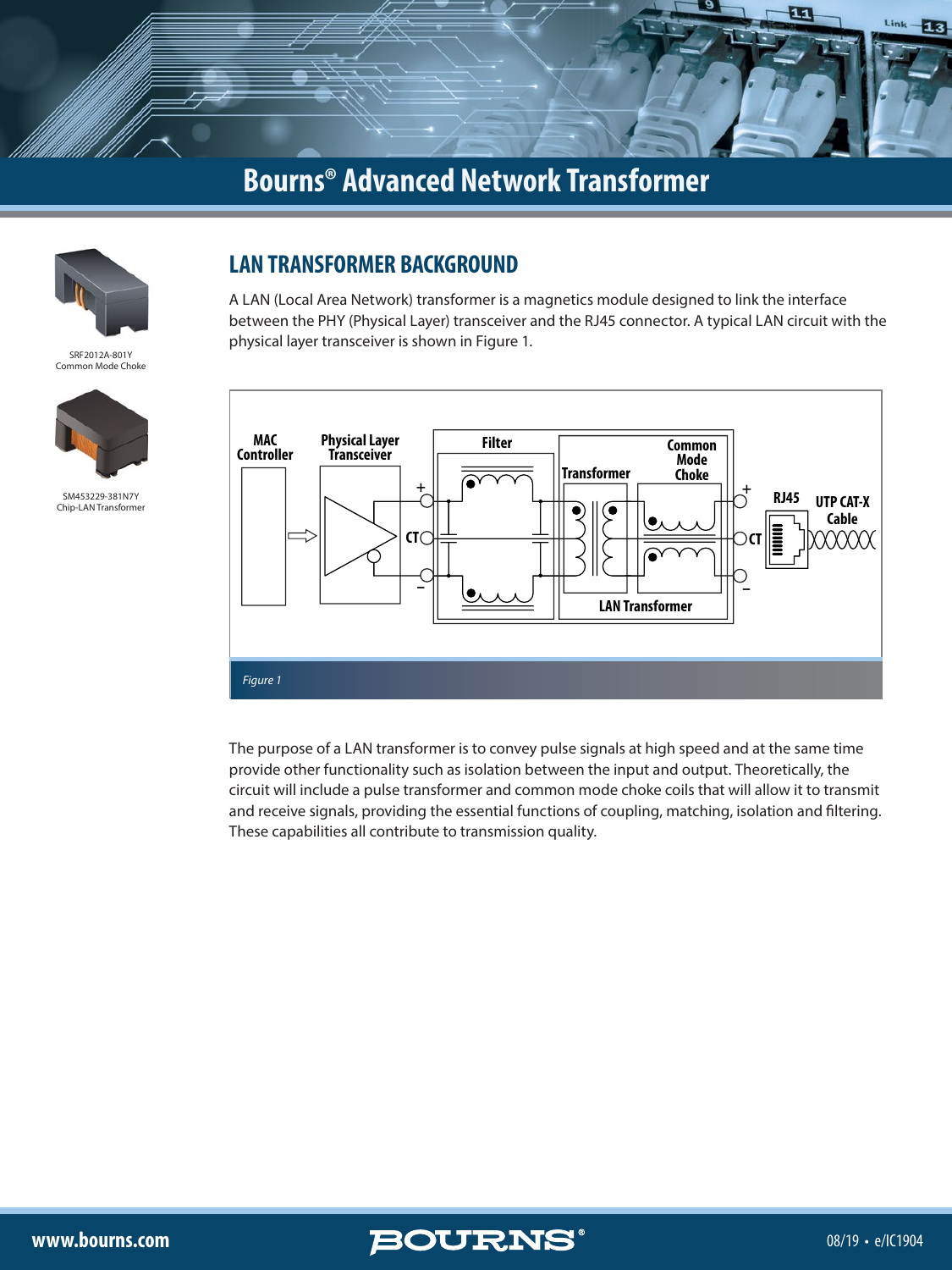



SRF2012A-801Y Common Mode Choke



SM453229-381N7Y Chip-LAN Transform

### **THE BENEFITS AND DISADVANTAGES OF TRADITIONAL LAN TRANSFORMERS**

Traditional LAN transformers are commonly a combination of at least two parts: a pulse transformer (T1) and common mode choke (T2), shown below in Figure 2. These combined parts deliver a 1:1 turn ratio on both the transmit and receive paths.



Traditional LAN transformers typically have a toroidal shape core (T-core) and are used on T1 and T2 lines because of their superior electrical performance. The advantage of the T-core is that due to its symmetrical closed-loop core, the amount of magnetic flux that escapes outside the core, known as leakage flux, is low. Therefore, the T-core is more efficient and provides the advantage of radiating less electromagnetic interference (EMI).

Further benefits are achieved by the LAN transformer's structure (Figure 3) consisting of a plastic case with terminal pins, a toroidal ferrite core, enamel copper wiring and special adhesive materials.



Traditional manufacturing of a LAN transformer typically utilizes a great deal of manual labor in the winding process, which can result in higher production costs and less consistent quality. The T-core structure is difficult to automate and manufacturers cannot easily control its electrical consistency from expected variations due to the manual process of winding. Therefore, traditionally manufactured LAN transformers can exhibit unevenness in transmission quality and have long lead times.

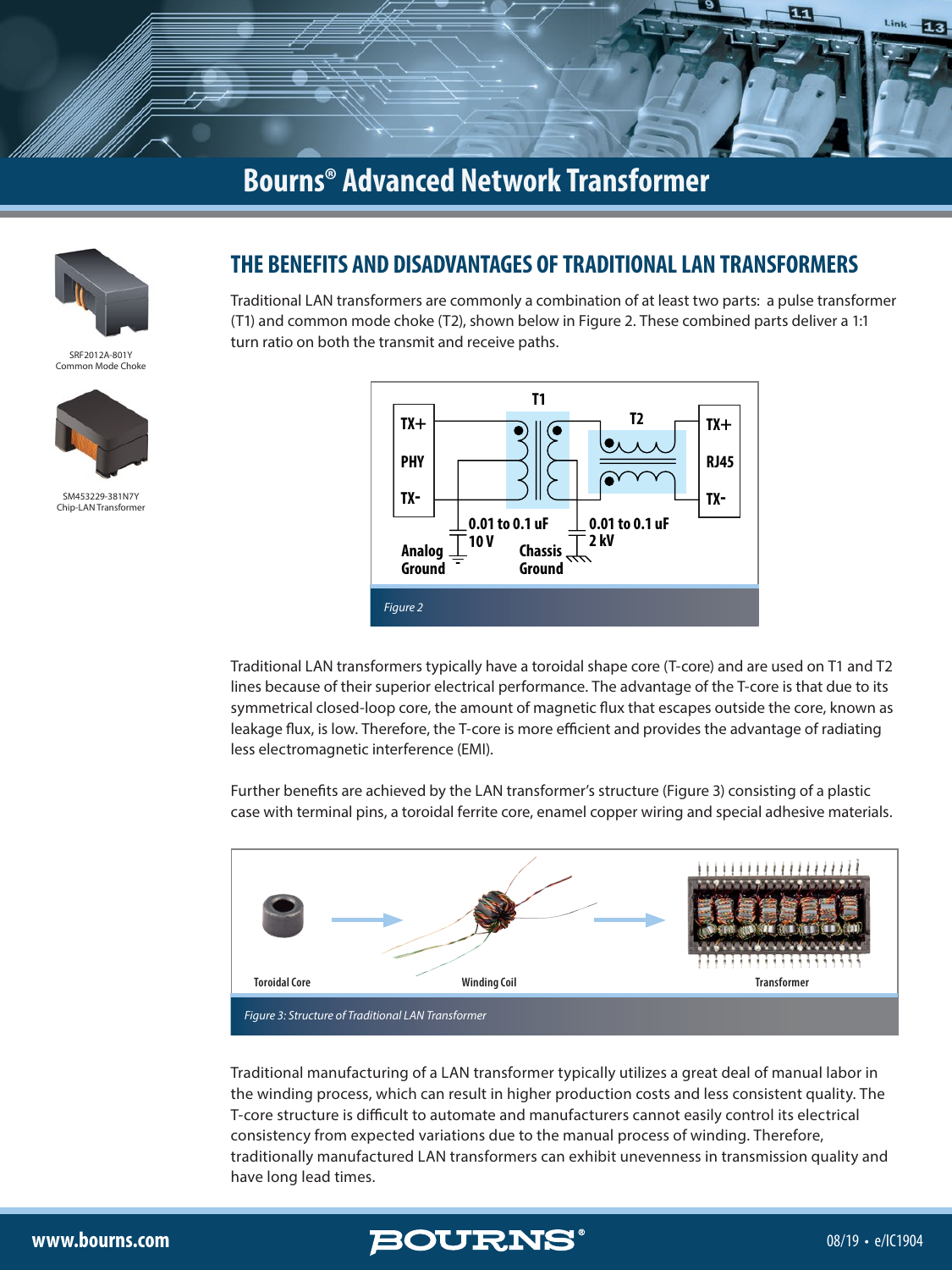



SRF2012A-801Y Common Mode Choke



SM453229-381N7Y Chip-LAN Transforme

## **ADVANTAGES GAINED FROM NEW CHIP-LAN TRANSFORMERS**

Production automation and feature consistency are becoming more important requirements in light of the growing trend of transferring ever-larger amounts of data at ultra-fast transmission rates. Based on their ability to be produced using fully-automatic manufacturing that contributes to higher device uniformity and improved reliability, newly available Chip-LAN transformers (T1, T2) can be an optimal solution.

| <b>Table 1 - Evaluation of Typical Features</b> |                                |                        |                            |
|-------------------------------------------------|--------------------------------|------------------------|----------------------------|
| <b>REQUIREMENT</b>                              | <b>TRADITIONAL TRANSFORMER</b> | <b>CHIP-LAN MODULE</b> | <b>CHIP-LAN (DISCRETE)</b> |
| <b>IFF</b> Features                             | Good but inconsistent          | Good                   | Good                       |
| Manufacture                                     | Manual                         | Automatic              | Automatic                  |
| EMI debug                                       | Spend time; Inflexible         | Save time; Flexible    | Save time; Flexible        |
| Cost                                            | Higher                         | Medium                 | Lower                      |
| Quality                                         | Can be inconsistent            | Consistent             | Consistent                 |
| <b>Delivery Period</b>                          | Long delivery cycle common     | Short delivery cycle   | Short delivery cycle       |

Unlike traditional LAN magnetics built with multiple toroidal core transformers and common mode chokes in a single module, the Chip-LAN transformer is a discrete, center-tapped component wound on a drum core and capped with a ferrite plate to emulate the result of the close magnetic path of a toroid core. A common mode chip inductor pairs with a Chip-LAN transformer to provide EMI suppression.



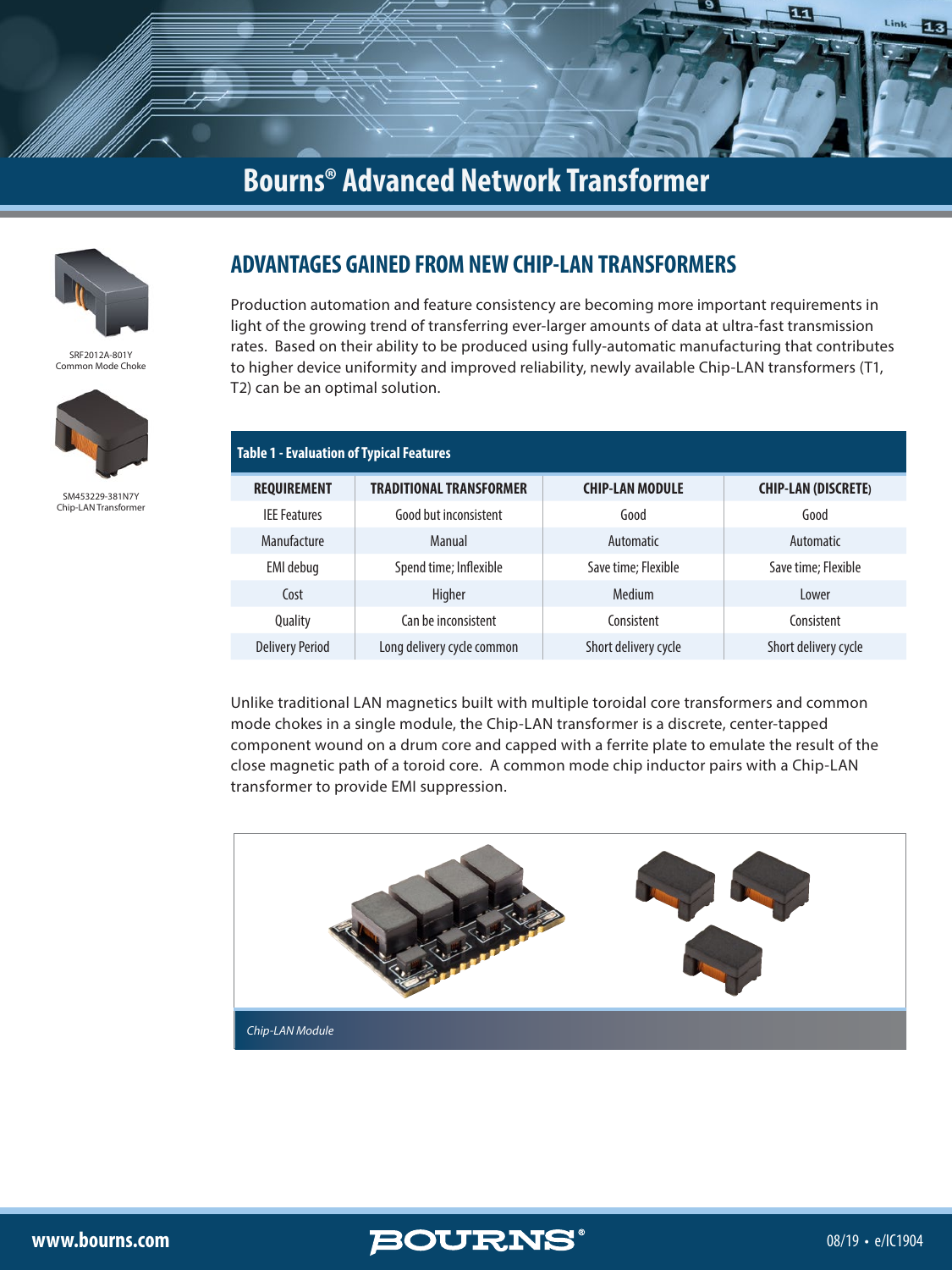



SRF2012A-801Y Common Mode Choke



SM453229-381N7Y Chip-LAN Transforme

### **ADVANTAGES GAINED FROM NEW CHIP-LAN TRANSFORMERS (CONTINUED)**

The innovative design of a Chip-LAN transformer allows the magnetic flux to travel through the interior of both cores, providing the functional equivalent of a toroidal core, which is illustrated in Figure 4.



In addition, the Chip-LAN transformer design employs advanced circuit technology with precision automated winding technology to produce surface mount magnetic components, and uses mature surface mount technology making it a fully-automated production product. Chip-LAN transformers largely eliminate the drawbacks experienced with traditional network transformers with lower product stability and requiring extensive manpower to manufacture. Furthermore, the new design structure of a Chip-LAN transformer is compliant with a customer's SMT process, enabling enhanced product quality and consistency. Time-to-market is also streamlined by decreasing lead times.

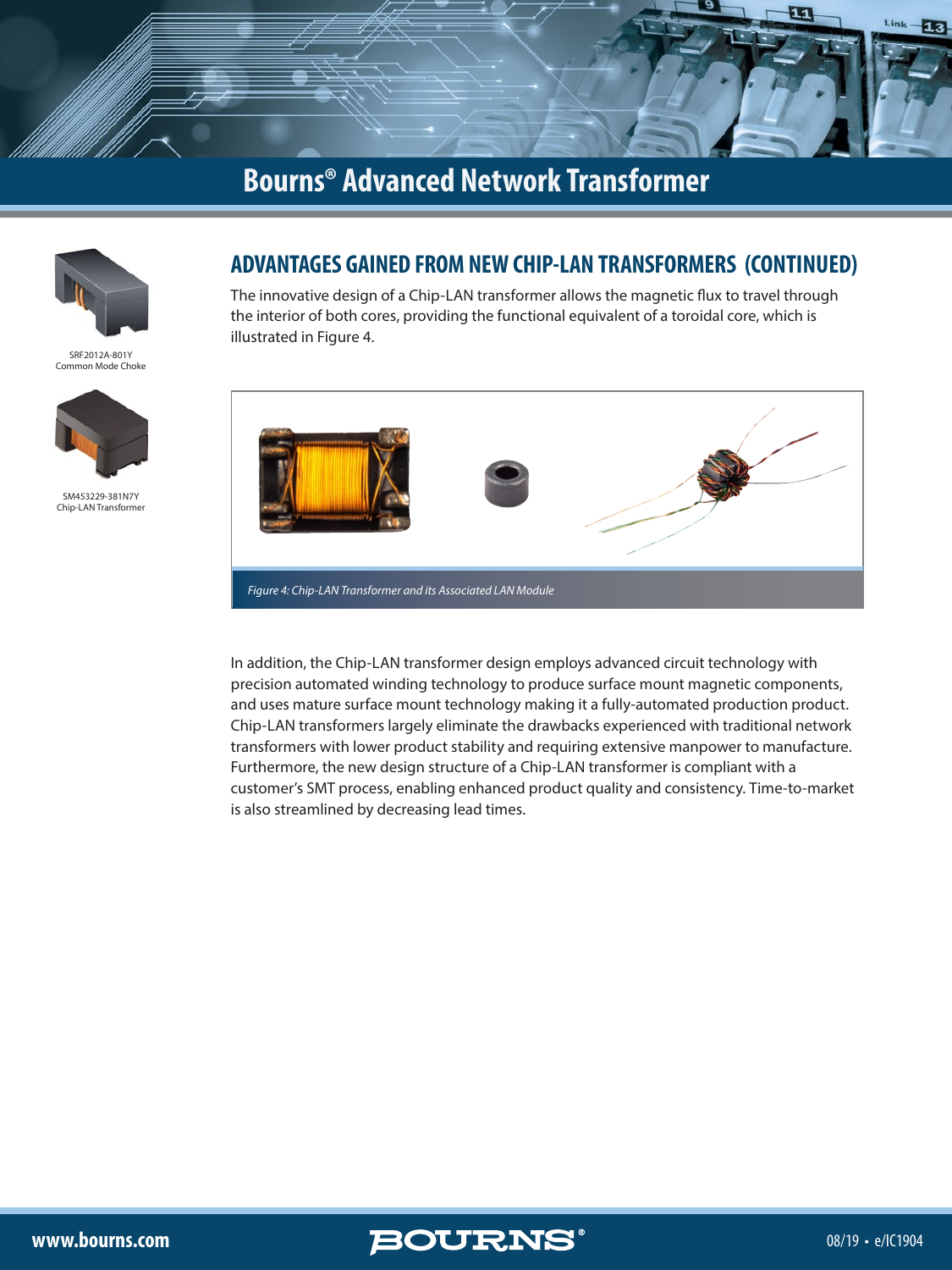

SRF2012A-801Y Common Mode Choke



SM453229-381N7Y Chip-LAN Transforme

## **ADVANTAGES OF CHIP-LAN ARCHITECTURE**

- •Optimized for design and debug development
- Reduces EMI and IEEE debug time and resources
- Three PCB options provide additional manufacturing flexibility:
	- Pulse transformer only
	- Common mode choke only
	- Pulse transformer + common mode choke
- Saves PCB space
- Drop-in replacement for traditional LAN transformers
	- 100 % pin-for-pin replacement (mechanical)
	- 10/100/1000 Mbps, 2.5 Gbps available (electrical)
- Allows production to be fully automated